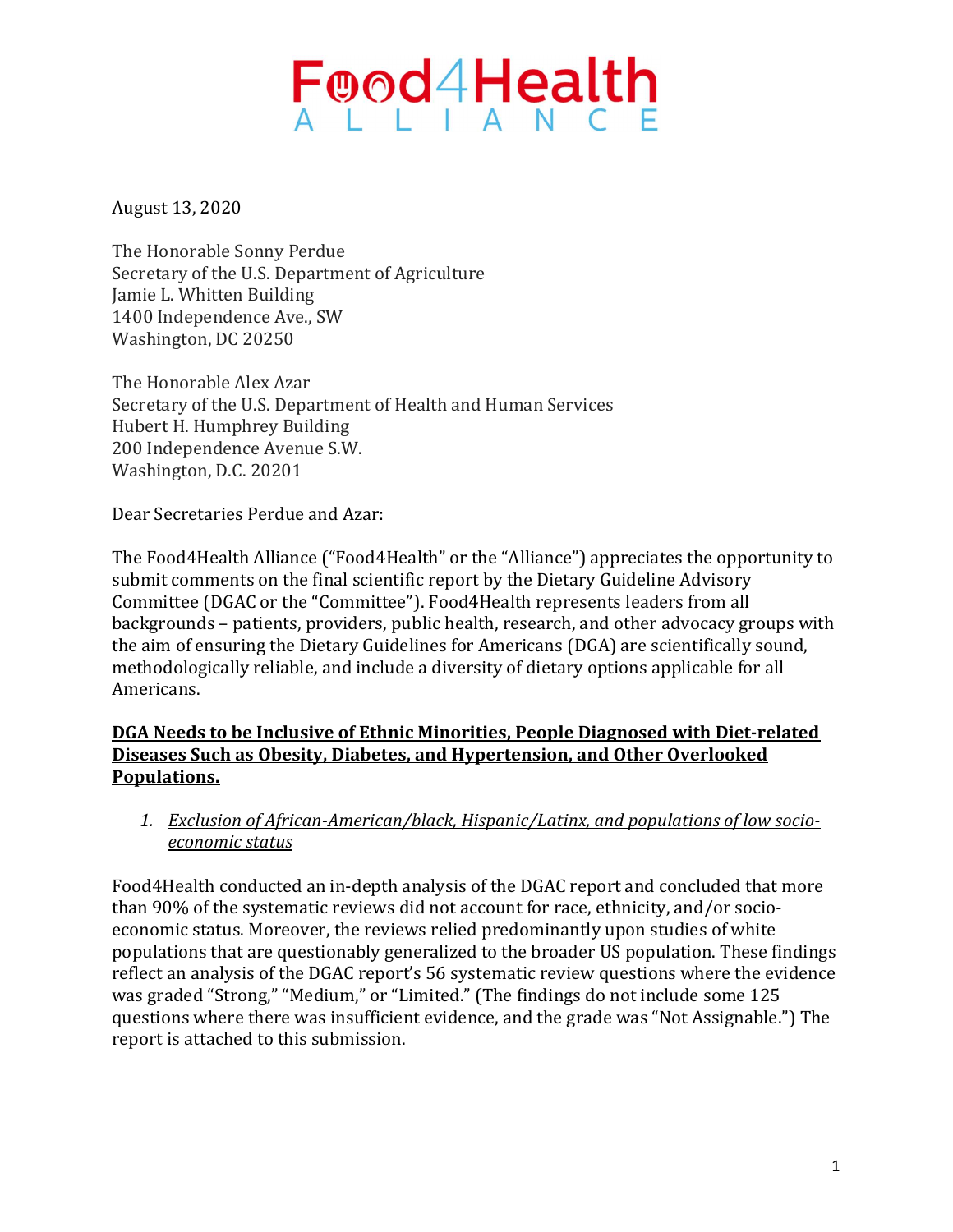Congress intended for the Dietary Guidelines for Americans (DGA) to be for the "general public,"1 which, today, is more than one quarter (26%) non-white, including nearly 13% black/African American and 17.6% Hispanic/Latinx.

In its public meetings, 2020 Advisory Committee members spoke frequently of the need to account for race and ethnicity in policy recommendations. Committee Chair Barbara Schneeman stated, "flexibility is needed for different age groups, different ethnic groups, and the choices people make."<sup>i</sup> At another point, she added, "Focus on patterns and food intake are especially useful as we think about dietary guidance that can apply across the life span, and that can be tailored for various racial/ethnic preferences and socioeconomic levels."ii However, Committee members also recognized that in many cases, they were working from an evidence base that was limited in achieving these goals. This impression is confirmed by the F4H analysis.

According to our analysis, these historically underserved and understudied populations are seldom included in or accounted for in the studies reviewed in the Advisory Committee's report. This does not insinuate that studies of underserved communities were intentionally excluded. However, the resulting Dietary Guidelines for Americans should note this limitation of available studies.

### 2. Exclusion of 60% of Americans with one or more diet-related chronic disease

Food4Health also continues to object to the fact that the Dietary Guidelines exclusively addresses only the needs of healthy Americans As the most recent iteration of the DGA makes clear, the policy's "recommendations are ultimately intended to help individuals improve and maintain overall health and reduce the risk of chronic disease—its focus is disease prevention."<sup>2</sup>

The picture of America's ill-health is cause for grave concern. Two out of three American adults and one out of three children are overweight or have obesity.3 More than half of adults have diabetes or prediabetes, $4$  and roughly half of adults have high blood pressure, $5$ 

2019.

<sup>1</sup> National Nutrition Monitoring and Related Research Act of 1990 (Section 301 of Public Law 101-445 codified at 7 U.S.C. 5341).

<sup>2</sup> U.S. Department of Health and Human Services and U.S. Department of Agriculture. 2015 – 2020 Dietary Guidelines for Americans. 8th Edition, Introduction at p.6. December 2015. Available at https://health.gov/dietaryguidelines/2015/guidelines/. Accessed July 6, 2019.

<sup>3</sup> Fryar CD, Carroll MD, Ogden CL. Prevalence of overweight, obesity, and extreme obesity among adults aged 20 and over. National Center for Health Statistics. 2016 July. Available athttps://www.cdc.gov/nchs/data/hestat/obesity\_adult\_13\_14/obesity\_adult\_13\_14.htm. Accessed July 10,

<sup>4</sup> https://jamanetwork.com/journals/jama/fullarticle/2434682

<sup>5</sup> Whelton PK, Carey RM, Aronow WS, et al. 2017 ACC/AHA/AAPA/ABC/ACPM/AGS/APhA/ASH/ASPC/NMA/ PCNA Guideline for the Prevention, Detection, Evaluation, and Management of High Blood Pressure in Adults: A Report of the American College of Cardiology/American Heart Association Task Force on Clinical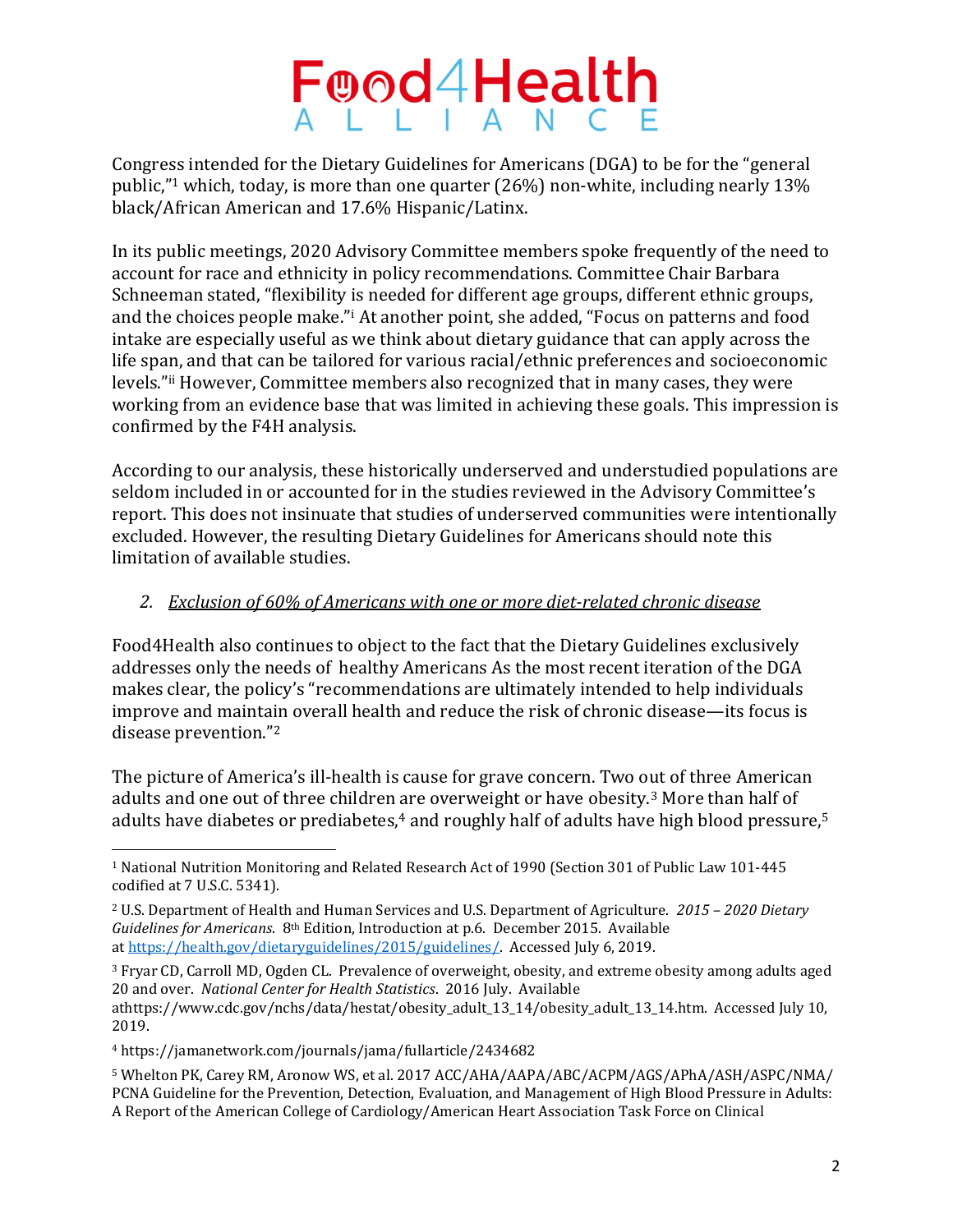a major risk factor for heart disease and stroke. Furthermore, 13 cancers, including breast, colorectal, esophageal, and uterine, are linked to overweight or obesity.6 In total, 60 percent of Americans in 2014 "had at least one chronic condition, and 42 percent had multiple chronic conditions."7 Given the extremely high prevalence of co-morbidities and overweight/obesity, the DGAs need to go beyond mere prevention and equally focus on the amelioration of these conditions by providing advice specifically for these populations.

We note that traditionally underserved populations are experiencing even higher rates of these diseases. Currently nearly 50% of non-Hispanic blacks and 45% of Hispanics have obesity.<sup>8</sup>

The ongoing COVID-19 pandemic also emphasizes the urgent need for nutritional guidance that benefits people with chronic diseases, since populations suffering from these dietrelated conditions are at least three times more likely to suffer poor outcomes from Covid-19, including hospitalization, intubation, and death.9 These conditions will continue to increase vulnerability to future waves of COVID-19 or other pandemics. Thus, we think it essential that our nation's nutrition guidance reflect the best science that can combat these diseases, which take such an enormous toll on our nation.

 Decision by the DGAC to Exclude Obesity as a Health Concern In our earlier comments, we noted that the DGAC's decision to exclude analyzing any of the possible treatments for obesity, diabetes or other chronic diseases made little sense, given the pervasiveness of these diseases as well as the fact that no other federal agencies address them.

Previous DGAs have reckoned with the need to stem the ever-rising tide of the obesity epidemic in America. The 2010-2015 Dietary Guidelines made clear, "Primary prevention of obesity and related risk factors is the single most powerful public health approach to reversing America's obesity epidemic over the long term."10 However, as noted above, the 2020-2025 DGAC made the decision to exclude studies on weight loss despite weight loss being the single most effective strategy to prevent obesity. Indeed, one of the 2020 DGAC members noted that many of the public comments had been focused on the need to address obesity,

Practice Guidelines. J Am Coll Cardiol. 2017 Nov 7. pii: S0735-1097(17)41519-1. doi: 10.1016/j.jacc.2017.11.006.

<sup>6</sup> Centers for Disease Control and Prevention. Cancers Associated with Overweight and Obesity Make up 40 percent of Cancers Diagnosed in the United States. 2017 October. Available at https://www.cdc.gov/media/releases/2017/p1003-vs-cancer-obesity.html. Accessed July 10, 2019.

<sup>7</sup> Buttorff C. Multiple Chronic Conditions in the United States. 2017. Available at http://www.fightchronicdisease.org/sites/default/files/TL221\_final.pdf. Accessed July 6, 2019.

<sup>8</sup> https://www.cdc.gov/nchs/products/databriefs/db360.htm

<sup>9</sup> https://ebm.bmj.com/content/early/2020/07/09/bmjebm-2020-111451 <sup>10</sup> 2010 DGAs at 58.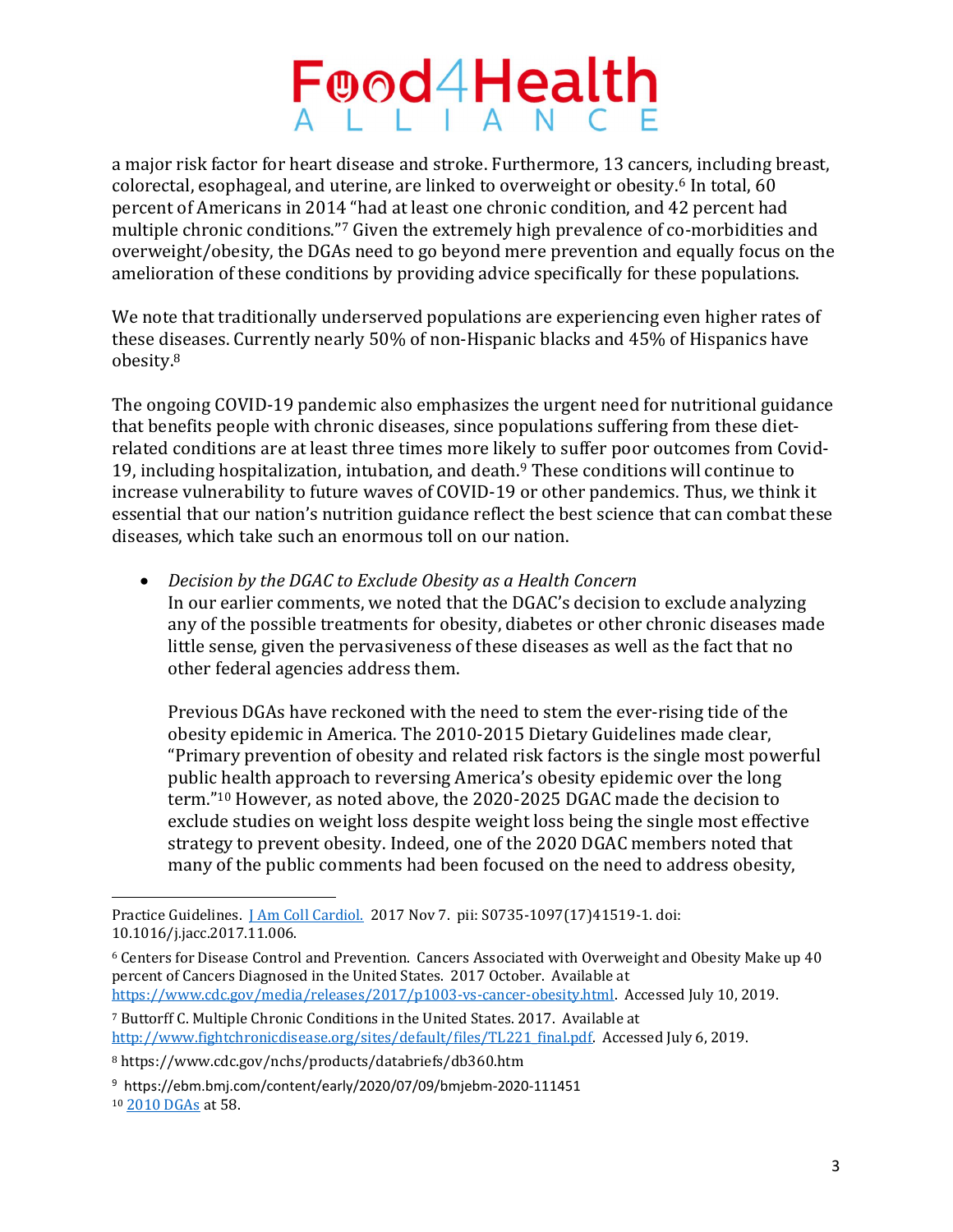given its prevalence in the American population, and he urged the committee to explain "with a little bit of detail and the reasons" why obesity and diets that might be shown to prevent it were "not taken into consideration in this iteration of the Dietary Guidelines."11 A Dietary Guidelines that does not address the two-thirds of Americans who are overweight or have obesity is, in our view, a nutrition policy that lacks relevance to much of the general public and reflects an insufficient review of the science.

- Beyond Obesity: Exclusion of People with Other Diet-Related, Chronic Diseases We recognize that the Dietary Guidelines are not intended to be clinical guidelines, but we have concerns with their exclusive focus on the prevention of disease, when it may result in Guidelines that are potentially irrelevant or even possibly harmful to the majority of Americans with a chronic disease.
- 3. Exclusion of People of Different Age Groups

It is important that the DGA will for the first time provide separate nutritional advice for pregnant and lactating women as well as for those in the first 24 months of life. However, there is still no specialized advice for growing children, teens, or older adults, all populations that are known to have different nutritional needs. For instance, the DGAC should address nutritional strategies to combat sarcopenia (muscle loss) in older adults, since it is very strongly associated with risk of mortality. Comments from the committee suggest that there is an awareness of this need for diverse advice, including "more specifically, [to] add aging as an important opportunity that should be taken up in the next committee's work."<sup>12</sup>

The Government Accountability Office issued a 2019 report stating that the "HHS plans to focus on older adults in a future update to the Guidelines but has not documented a plan for doing so."13 It recommends that, "Documenting such a plan could help ensure guidelines better address the needs of the population."<sup>14</sup>

The report assessed the nutrition assistance programs administered by HHS and USDA and intended to meet the nutritional needs of older adults. The report concluded that:

Federal nutrition guidelines are the basis for nutrition assistance programs that serve older adults. However, the guidelines focus on a healthy population and not on

<sup>11</sup> Public Meeting of the DGAC, comment by Joan Sabaté, March 13th, afternoon, at minute 25-27.

<sup>&</sup>lt;sup>12</sup> Public Meeting of the DGAC, comment by B. Schneeman, quoting L. Bazzano, March  $12<sup>th</sup>$ , afternoon, at minute 58.

<sup>&</sup>lt;sup>13</sup> U.S. Government Accountability Office. NUTRITION ASSISTANCE PROGRAMS: Agencies Could Do More to Help Address the Nutritional Needs of Older Adults. GAO-20-18: Published: Nov 21, 2019. Publicly Released: Dec 23, 2019 ("GAO Report"), ii.

<sup>14</sup> Ibid.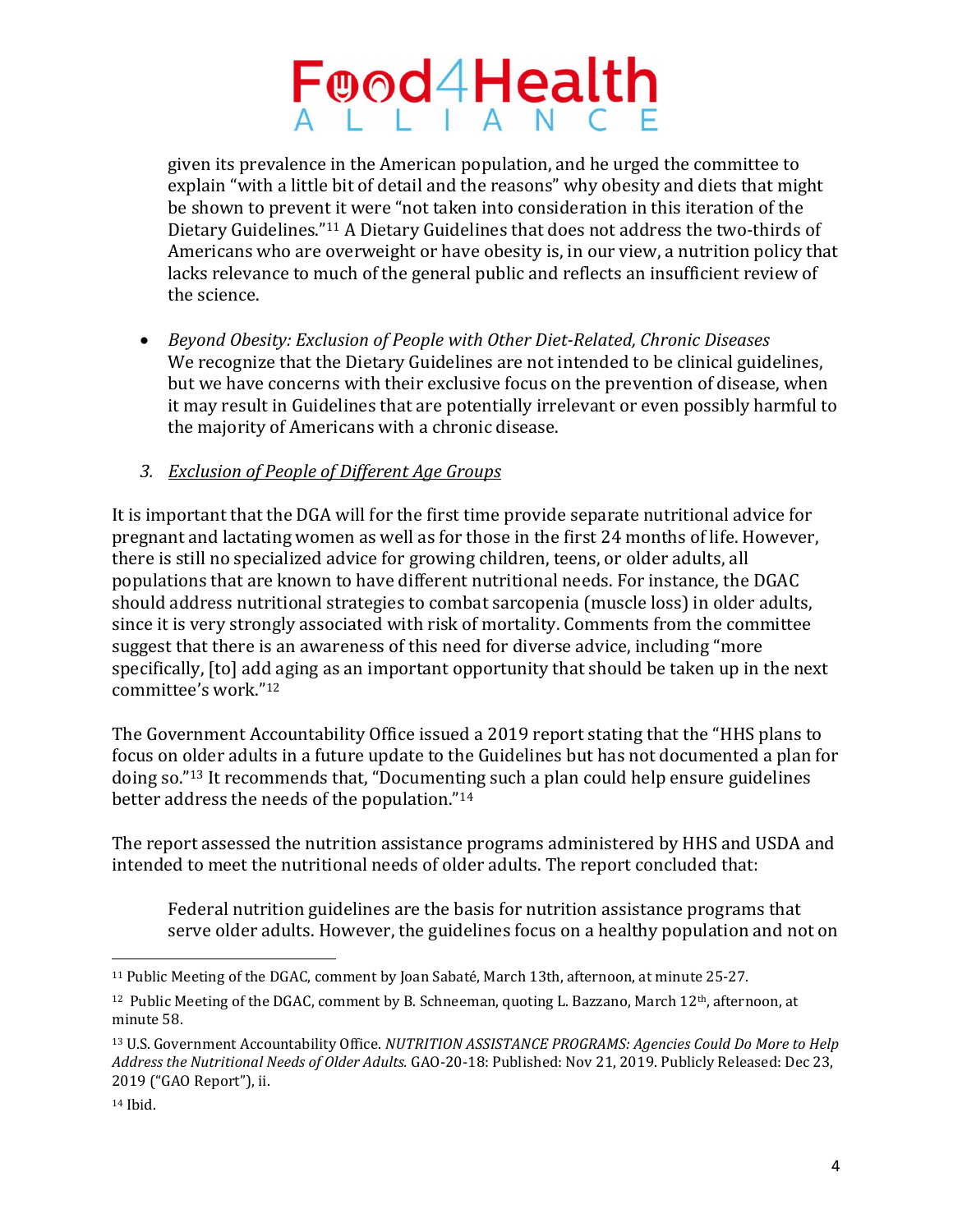the needs of many older adults, such as those with common health conditions and those over age 70. Most older adults have more than one chronic condition, such as diabetes or heart disease.

In the meantime, we suggest that the 2020-2025 Dietary Guidelines for Americans make abundantly clear that its recommendations may not be applicable different age groups, especially older adults .

### 4. Exclusion of Native American Populations

Native Americans have high rates of diet-related diseases. According to a 2016 review of the USDA Food Distribution Program on Indian Reservations (FDPIR) 15 , an estimated 77 percent of FDPIR households had one or more household members with a health condition. The most frequently reported health conditions were high blood pressure (57 percent), diabetes (39 percent), overweight/obesity (35 percent), and gastrointestinal problems (23 percent). The report also found that 21 percent of participants in FDPIR are older adults, and 29 percent of households only have senior members, many of whom have substantial dietary needs related to health:

These rates of disease imply that federal feeding programs would need to address disease treatment. However, the study notes that foods offered to participants "must be consistent with the Dietary Guidelines for Americans,"<sup>16</sup> which focuses exclusively on prevention and excludes advice on treatment. Due to the universal application of the Dietary Guidelines regardless of health status, therefore, these vulnerable groups are receiving foods that are not appropriate for their nutritional needs.

### Vast Impact of the DGA Makes These Changes an Imperative

The fact that the Dietary Guidelines may not be applicable to many Americans is particularly problematic when the Dietary Guidelines have such "a significant impact on nutrition in the United States," as recognized by the USDA and HHS.17 18 These federal

<sup>&</sup>lt;sup>15</sup> U.S. Department of Agriculture, Food and Nutrition Service. Study of the Food Distribution Program on Indian Reservations (FDPIR) Final Report. June 2016

<sup>16</sup> https://www.fns.usda.gov/fdpir/fdpir-food-package-review-work-group

<sup>17</sup> According to USDA-HHS, the DGA "(1) form the basis of federal nutrition policy and programs (2) helps guide local, state, and national health promotion and disease prevention initiatives, and (3) informs various organizations and industries (e.g., products developed and marketed by the food and beverage industry)." https://health.gov/our-work/food-nutrition/about-dietary-guidelines

<sup>&</sup>lt;sup>18</sup> See, U.S. Department of Health and Human Services and U.S. Department of Agriculture. 2015 – 2020 Dietary Guidelines for Americans. 8th Edition. December 2015. Available at https://health.gov/our-work/food-andnutrition/2015-2020-dietary-guidelines/ at xi ("Additional audiences who may use Dietary Guidelines information to develop programs, policies, and communication for the general public include businesses, schools, community groups, media, the food industry, and State and local governments.") and 5-6 ("It also is used to inform USDA and HHS food programs, such as USDA's National School Lunch Program and School Breakfast Program, which feed more than 30 million children each school day, and the Special Supplemental Nutrition Program for Women, Infants and Children, which uses the Dietary Guidelines as the scientific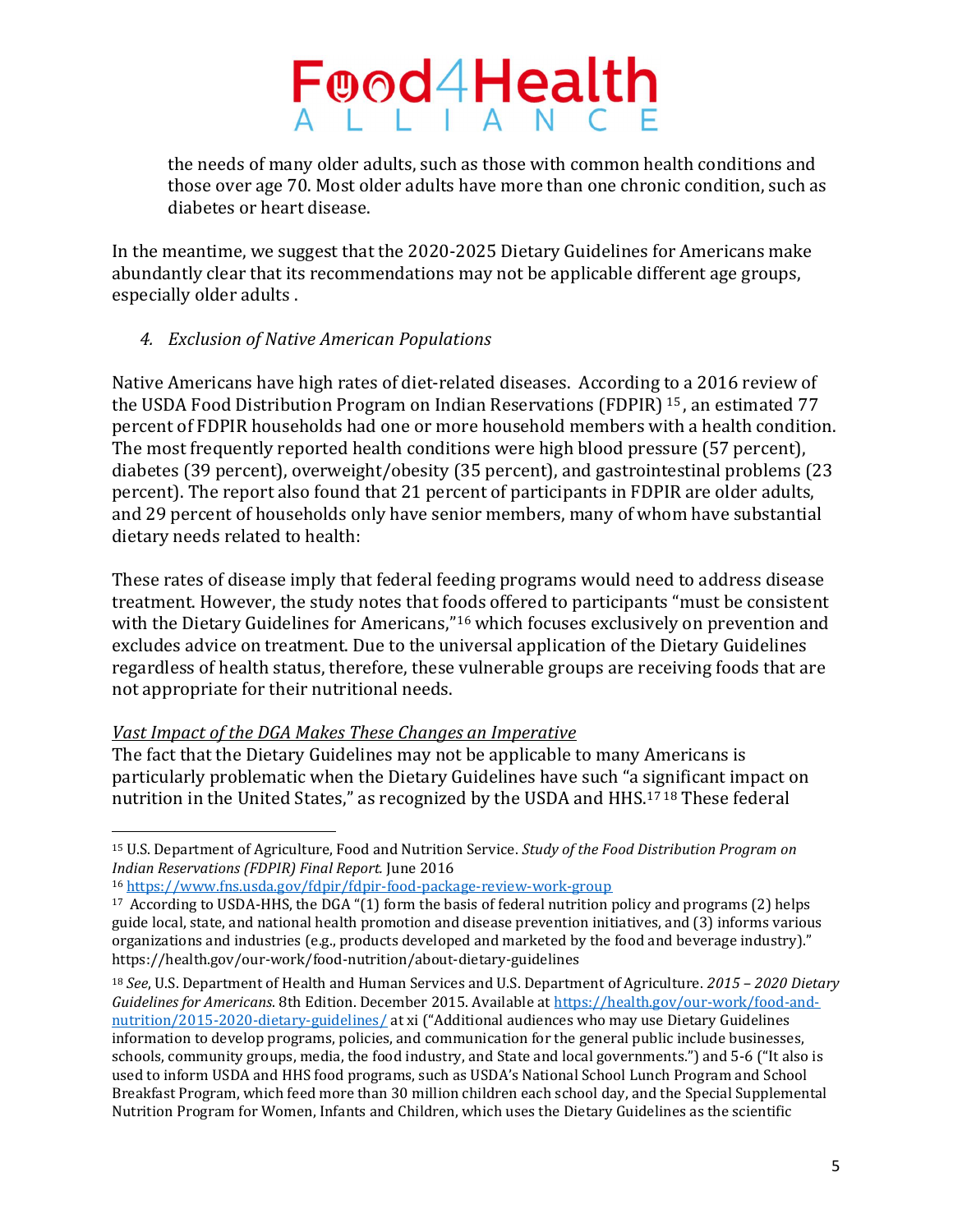agencies state, "The Dietary Guidelines for Americans…design and implement food and nutrition programs that feed the American people, such as USDA's National School Lunch Program and School Breakfast Program, which feed more than 30 million children each school day."19 School lunches and other USDA nutrition assistance programs are delivered to our nation's most unhealthy and vulnerable populations. These feeding assistance programs, are driven by the Guidelines, yet currently, they cannot be flexible in responding to the diverse populations they serve.

If the 2020 DGAC final report is translated into policy without consideration for the profound diversity of Americans and their differing nutritional needs, it will be a policy that does not serve the vast majority of our country.

### DGA Needs a Scientifically Reliable Process

Food4Health is disappointed to see that the concerns it expressed regarding scientific rigor and a reliable methodology do not appear to have been addressed in the DGAC final scientific report. The Food4Health Alliance supports the Congressional mandate that the Guidelines be "based on the preponderance of the scientific and medical knowledge which is current at the time the report is prepared."<sup>20</sup>

Our observations are guided by the federal law establishing basic requirements for the quinquennial Dietary Guidelines;21 the charter for the 2020 DGAC reiterating that [the DGAs] shall contain nutritional and dietary information and guidelines for the general public;"22 as well as the Congressionally-mandated 2017 reports by the National Academies of Sciences, Engineering, and Medicine (NASEM), which made a number of recommendations about how to strengthen the DGA process so that these Guidelines could be made reliable, trustworthy, and relevant to all Americans.<sup>23</sup>

 $21$  *Ihid*.

underpinning for its food packages and nutrition education program with about 8 million beneficiaries. In HHS, the Administration on Aging implements the Dietary Guidelines through the Older Americans Act Nutrition Services programs (i.e., nutrition programs for older adults), with about 5,000 community-based nutrition service providers who together serve more than 900,000 meals a day across the United States.").

<sup>19</sup> 2015 DGA at vii

<sup>20</sup> National Nutrition Monitoring and Related Research Act of 1990 (Public Law 101-445 - Oct. 22, 1990).

<sup>22</sup> Secretary of Health and Human Services. Charter: 2015 Dietary Guidelines Advisory Committee. Washington, DC: 2013, section 3, p.1. Available at https://www.federalregister.gov/d/2013-02502. Accessed June 4, 2020. (Emphasis added.)

<sup>&</sup>lt;sup>23</sup> National Academies of Sciences, Engineering, and Medicine. 2017. Optimizing the process for establishing the Dietary Guidelines for Americans: The selection process. Washington, DC: The National Academies Press. doi: https://doi.org/10.17226/24637; National Academies of Sciences, Engineering, and Medi- cine. 2017. Redesigning the process for establishing the Dietary Guidelines for Americans. Washington, DC: The National Academies Press. doi: https://doi. org/10.17226/24883.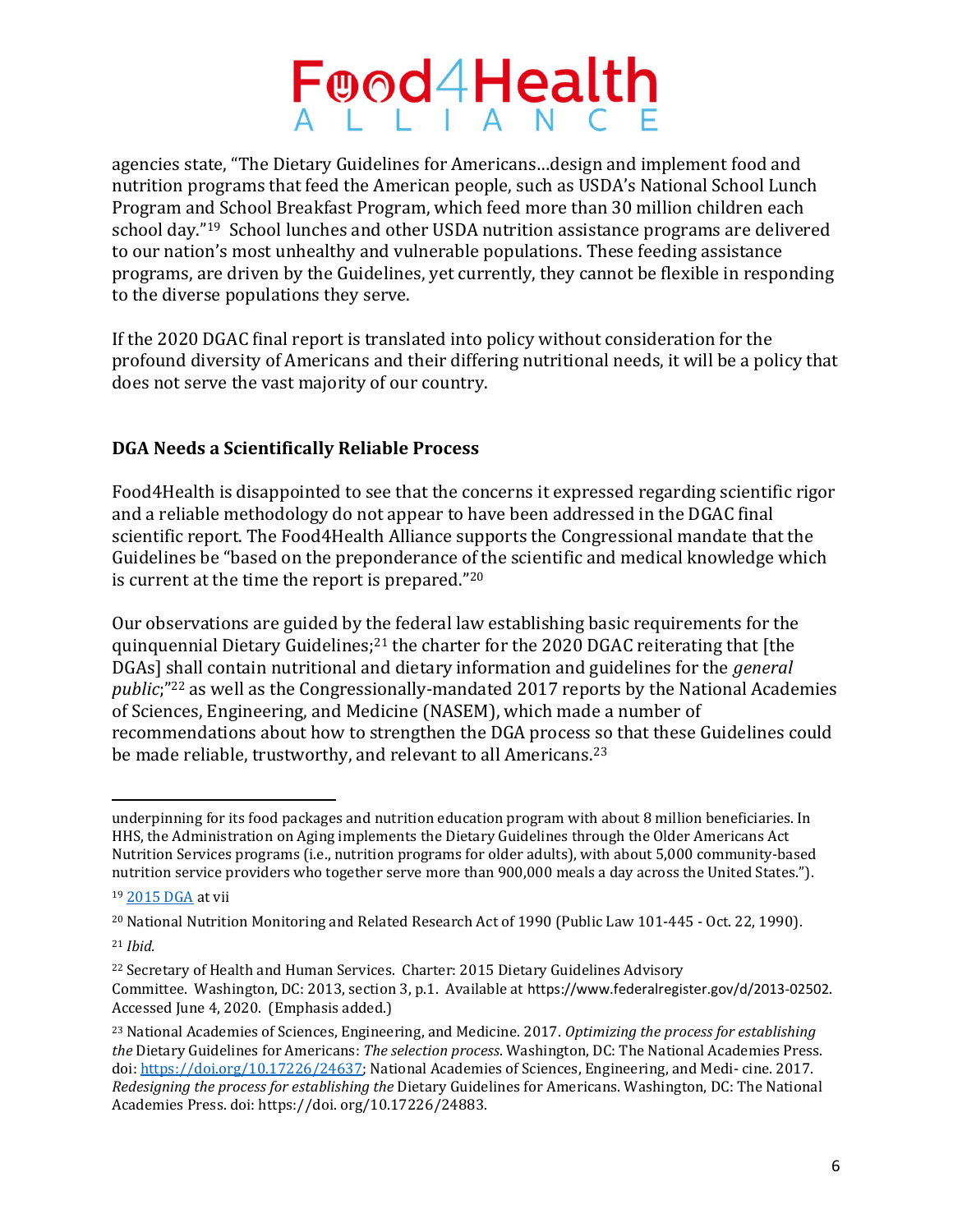### A. Scientific Reliability

The Food4Health Alliance is dedicated to ensuring that the Dietary Guidelines are based on a reliable scientific foundation established through a state-of-the-art process leading to "credible and trustworthy guidelines" consistent with the National Academies' recommendations.24 We respectfully note several areas of concern with the process to date and seek clarification from the Committee regarding the process and the National Academies' recommendations as it reconciles and finalizes its work into its Scientific Report.

### 1) Excluded Science

The Food4Health Alliance is concerned that the DGAC appears to have excluded all (or almost all) studies "designed to induce weight loss or treat overweight and obesity through energy restriction", according to a discussion at the March meeting by the Subcommittee on Dietary Patterns.25 We are very concerned about the possibility that the Guidelines will lack advice for the majority of Americans seeking to lose or maintain their weight by using calorie restrictions. We further believe that the exclusion of important science violates the 1990 Congressional mandate for the DGA to be based on the "preponderance of scientific and medical knowledge that is current at the time."<sup>26</sup>

Further, we reiterate one of the three primary goals established by the Departments of Agriculture (USDA) and Health and Human Services (HHS) for the Dietary Guidelines is to help Americans "reach and maintain a healthy weight."<sup>27</sup> The Committee understands that there are 66 percent of Americans with overweight or obesity<sup>28</sup> for whom inducing weight loss is the single most effective strategy enabling them to reach and maintain a healthy weight. It simply makes no sense for the protocols to exclude from the outset virtually all studies examining the dietary patterns enabling the vast majority of Americans to achieve one of the DGA's primary goals. We agree with previous iterations of the Dietary Guidelines making "[p]rimary prevention of obesity and related risk factors [] the single most

<sup>25</sup> USDA, Public Meeting #5 of the Dietary Guidelines Advisory Committee, March 23, Afternoon, Minute 29:16. A non-official yet professional transcript of this public meeting can be found here: https://static1.squarespace.com/static/5a4d5666bff20053c65b7ff2/t/5e73d18616772f0fd8940644/15846 48584430/March+12%2C+2020+-+Afternoon+Session+-

<sup>24</sup> NASEM 2 at 6. Available at https://www.nap.edu/download/24883#. Accessed May 27, 2020.

<sup>+2020+</sup>Dietary+Guidelines+Advisory+Committee+Public+Meeting.pdf (3/12PM at 11; Boushey)

<sup>26</sup> H.R. 1608, op. cit.

<sup>&</sup>lt;sup>27</sup> About the Dietary Guidelines. U.S. Department of Health and Human Services website. Last updated October 21, 2019. Available at https://health.gov/our-work/food-nutrition/about-dietary-guidelines. Accessed May 28, 2020.

<sup>&</sup>lt;sup>28</sup> Fryar CD, Carroll MD, Ogden CL. Prevalence of overweight, obesity, and extreme obesity among adults aged 20 and over. National Center for Health Statistics. 2016 July. Available

athttps://www.cdc.gov/nchs/data/hestat/obesity\_adult\_13\_14/obesity\_adult\_13\_14.htm. Accessed July 10, 2019.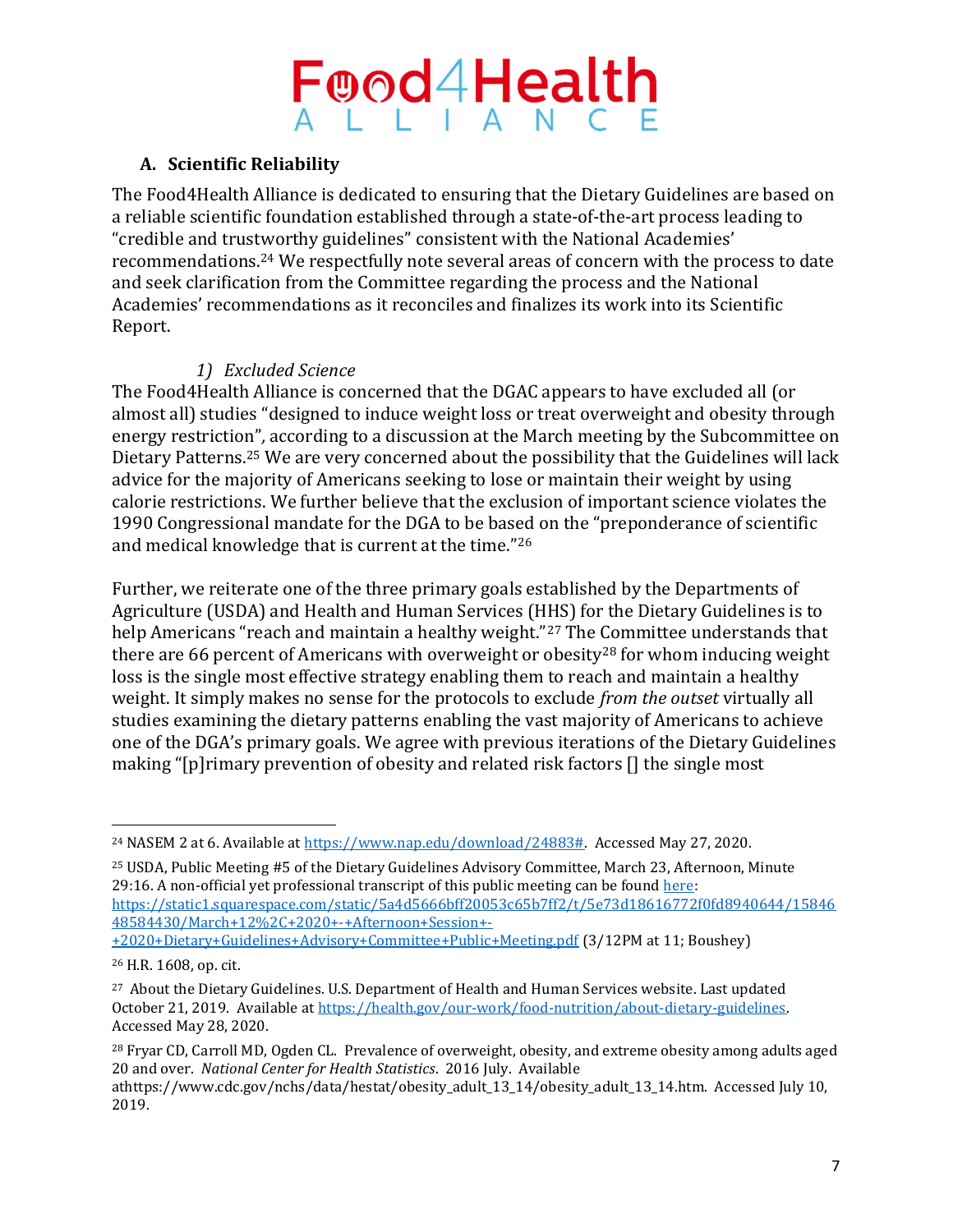powerful public health approach to reversing America's obesity epidemic over the long term."<sup>29</sup>

The DGAC further excluded from review the majority of the scientific literature on lowcarbohydrate diets. The DGAC created exclusion criteria that were the very definition of a low-carbohydrate diet *(i.e.,* a study protocol that does not include a full description of foods and beverages consumed but is instead based on a target for a single type of macronutrient),<sup>30</sup> and these criteria appears to be the reason that at least 52 low-carb clinical trials were either not found or actively excluded from review.<sup>31</sup>

Also excluded was any of the contested science on saturated fats despite the topic of "Types of Dietary Fats" included as a specific new topic added as a result of public comment. These fats have undergone a major reconsideration in the scientific community worldwide over the past 10 years, with a consensus that saturated fats have no effect on cardiovascular or total mortality.32 Well more than a dozen review papers have been published during this time, based on clinical trials that were conducted in the 1960s and 70s and were never directly reviewed by any previous DGAC.<sup>33</sup> However, this reconsideration of the science is not reflected in the current DGAC reviews of saturated fats, despite many public comments, including some by prominent scientists in the field, on this important topic.<sup>34</sup>

### 2) Outdated Science

The 13 systematic reviews on the "Birth-to-24-Months" population cover the scientific literature only through mid-2016. The DGAC stated that an "informal search" of the post-2016 science was conducted but not in a systematic way<sup>35</sup>. Relying on science only through 2016 would seem to violate the statutory requirement that the DGA be based on science that is "current at the time."36 For the most part, the DGAC's other reviews include science through the fall of 2019 or even early 2020. We note that as a result, Committee members

<sup>&</sup>lt;sup>29</sup> U.S. Department of Agriculture and U.S. Department of Health and Human Services. *Dietary Guidelines for* Americans, 2010. 7th Edition, Washington, DC: U.S. Government Printing Office, December 2010 at 58. (See also "We are releasing the seventh edition of the Dietary Guidelines at a time of rising concern about the health of the American population. Americans are experiencing an epidemic of overweight and obesity. Poor diet and physical inactivity also are linked to major causes of illness and death." 2010 DGAs at i)

<sup>30</sup> https://www.dietaryguidelines.gov/sites/default/files/2020-04/DP-CVD-Protocol-DPSC-04-22-2020.pdf, Accessed June 1, 2020. See: Exclusion Criteria for Intervention/Exposure 1a. and 2b.

<sup>31</sup> https://lowcarbaction.org/low-carb-studies/, Accessed June 1, 2020.

<sup>32</sup> https://www.onlinejacc.org/content/early/2020/06/16/j.jacc.2020.05.077

<sup>33</sup> http://www.bmj.com/content/351/bmj.h4962

<sup>34</sup> https://www.regulations.gov/document?D=FNS-2019-0001-42017; https://www.regulations.gov/document?D=FNS-2019-0001-52079

<sup>&</sup>lt;sup>35</sup> Dietary Guidelines Advisory Committee Meeting 4, January 23, 2020. Page 43, line 19 . https://www.dietaryguidelines.gov/sites/default/files/2020-03/2020DGACMtg4TranscriptDay1FINAL.pdf

<sup>36</sup> H.R. 1608, op. cit.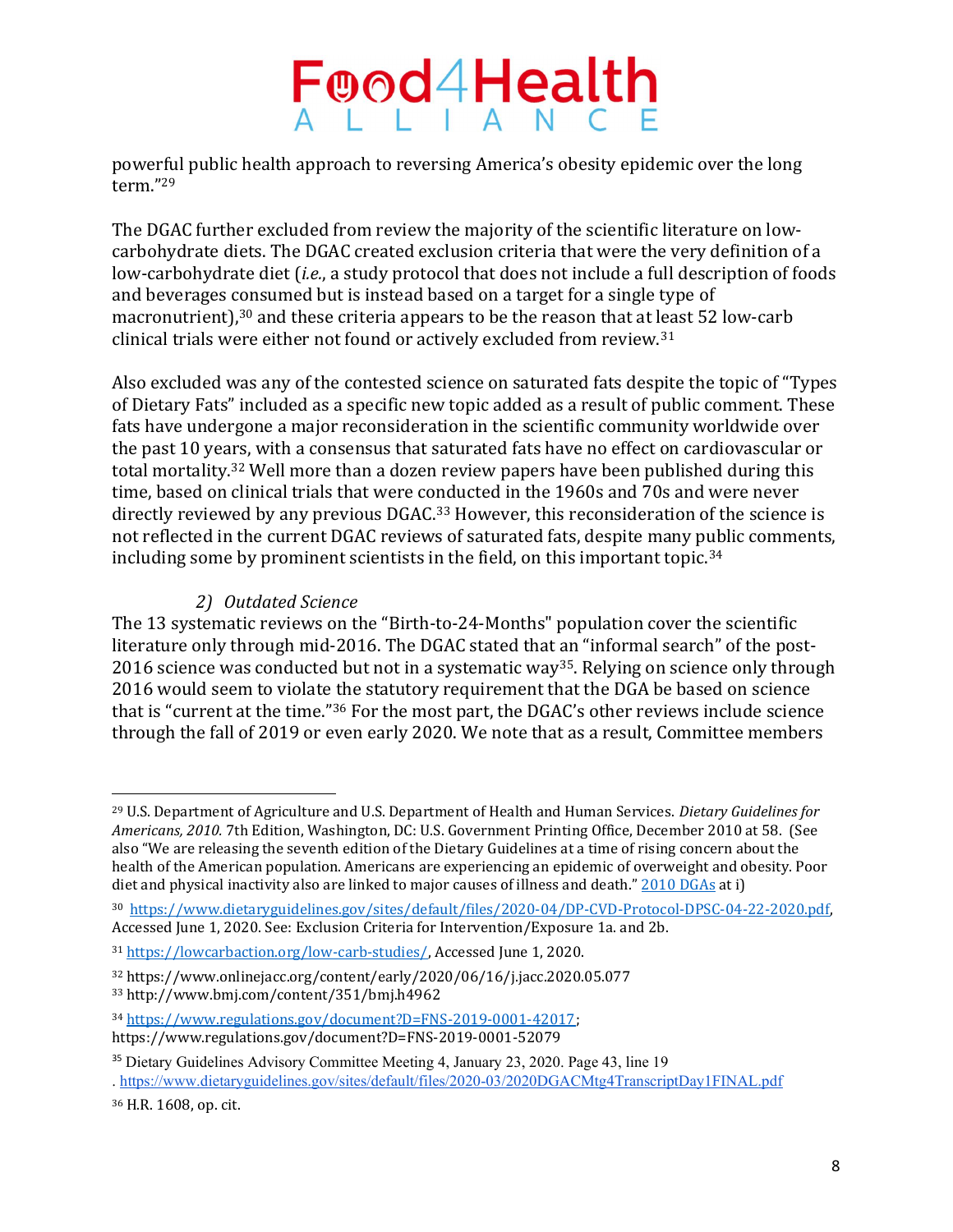emphasized "the need for more data" and that "particularly as [they were] looking at this B-24 and the pregnancy and lactation  $\left[ \ldots \right]$  have very few studies to look at."<sup>37</sup>

### 3) Scientific Methodology

We are concerned that the USDA has not fully adopted a recognized, "state-of-the-art systematic review methods"38 to "maximize scientific rigor,"39 which was one of NASEM's "five values to improve the integrity of a process to develop credible and trustworthy guidelines."40 . Specifically, the NASEM stated that "The methodological approaches to evaluating the scientific evidence require increased rigor to better meet current standards of practice….there are many ways in which the analyses need to be strengthened."41 The NASEM report made three formal recommendations about how to increase the scientific rigor of the DGA (Recommendations #5, 6, 7). It states, "This National Academies committee assessed the NEL systematic review process, identifying several opportunities to advance and align…with existing best practices for systematic reviews."42 The report concludes, "Current methods need to be strengthened to better support the development of credible and trustworthy DGA [Dietary Guidelines]"<sup>43</sup>

The USDA adopted some of the NASEM recommendations, such as the introduction of a form of peer review of its scientific reviews. However, there is little evidence that the USDA has aligned itself with best practices of scientific reviews; for instance, there is no explanation in the methodology about how different types of evidence will be graded (*i.e.*, randomized, controlled clinical trials vs. prospective cohort studies). Without this kind of methodology, it is not clear if USDA is meeting the NASEM requirements to develop a more "credible and trustworthy DGA."

### B. The Guidelines Must Be Applicable to All Americans

The Food4Health Alliance suggests delaying implementation of the 2020-2025 DGA until the above issues can be remedied.

As an alternative, we suggest issuing the 2020-2025 DGA in a way that makes its limitations clear to the general public.

<sup>37</sup> (3/12PM at 56; Donovan)

<sup>38</sup> NASEM, part 2, p. 14.

<sup>39</sup> NASEM, part 2, p. 49.

<sup>40</sup> NASEM, part 2, p. 6.

<sup>41</sup> NASEM, part 2, p. 5.

<sup>42</sup> NASEM, part 2, p. 185

<sup>43</sup> NASEM, part 2, p. 96.